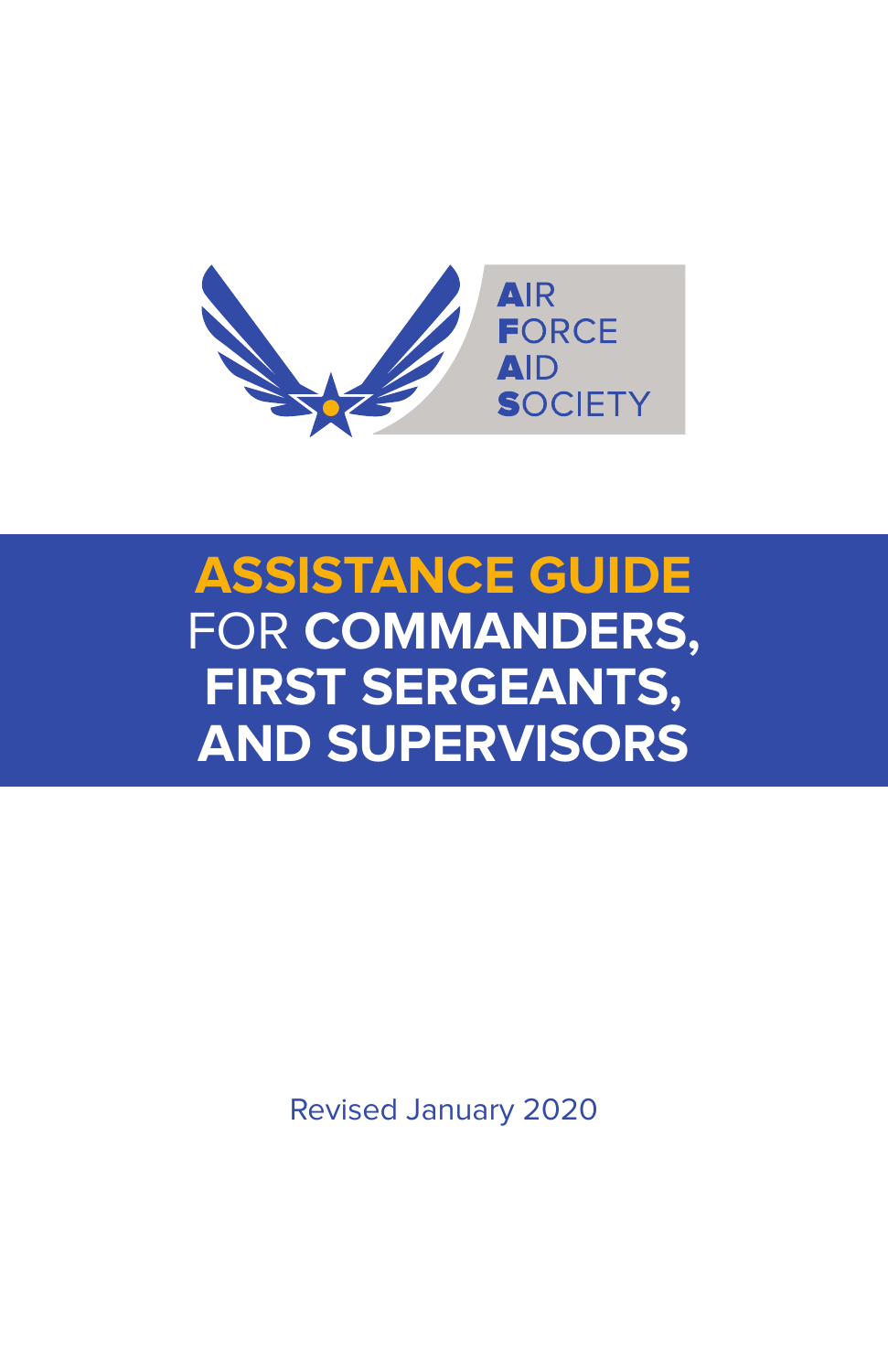The **Air Force Aid Society** is the **official charity** of the U.S. Air Force and has been meeting the unique needs of Air Force families since 1942.

AFAS works to support and enhance the USAF mission by providing emergency financial assistance, educational support and community programs.

Over the last decade, AFAS has provided nearly **\$180 million in direct support** via approximately **500,000 assists**.

For every \$1 an Airman contributes, AFAS distributes \$3 to Airmen through its programs.

### **WWW.AFAS.ORG**

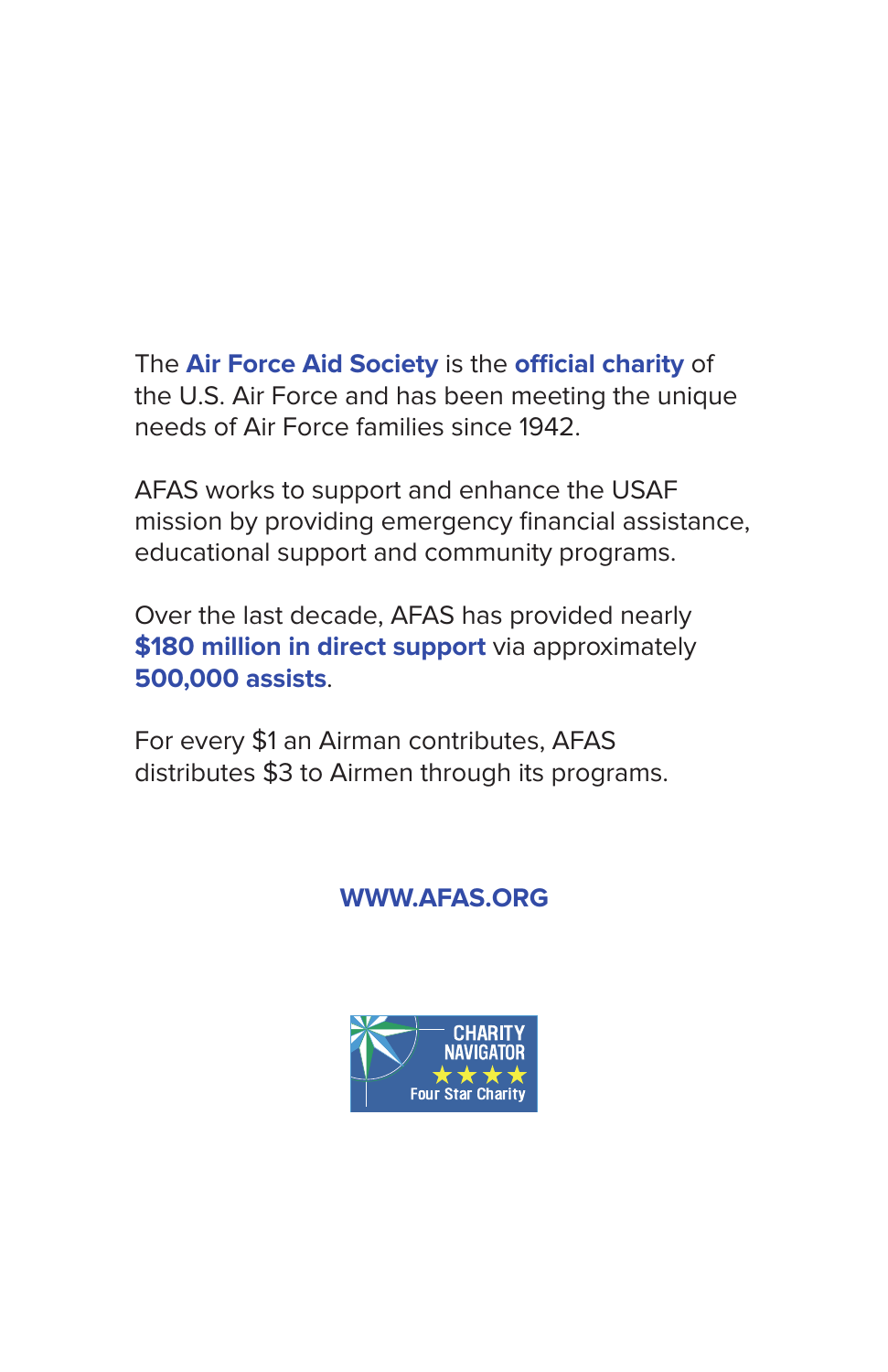# **HELPING** YOUR AIRMEN

As a Commander, First Sergeant or Supervisor in the U.S. Air Force, responsibility for assuring the well-being of the Airmen at your base installation rests squarely on your shoulders. In this leadership position, we want you to understand how the Air Force Aid Society can be a powerful ally in helping you help your Airmen cope with personal emergencies, as well as daily active duty life.

This Assistance Guide is designed to provide a general overview and highlight of AFAS programs available to your Airmen.

If you find you need more information, your installation's AFAS Officer will be happy to refer to their AFAS Operations Guide. As always, HQ AFAS is here to support if you have questions or need answers. You can reach our Emergency Assistance Casework Team directly at (703) 972-2604.

Gen Hap Arnold founded the Society on the belief that no one soars to victory or achievement alone – all Airmen are connected and must support each other as a family. We want you to know that AFAS is part of that extended family and we are here to help you and your Airmen.

John D. Hopper fr.

Lt Gen John D. Hopper, Jr., USAF (Ret) Chief Executive Officer Air Force Aid Society

### **WHENEVER, WHEREVER AND HOWEVER NECESSARY** AIRMEN WILL TAKE CARE OF THEIR OWN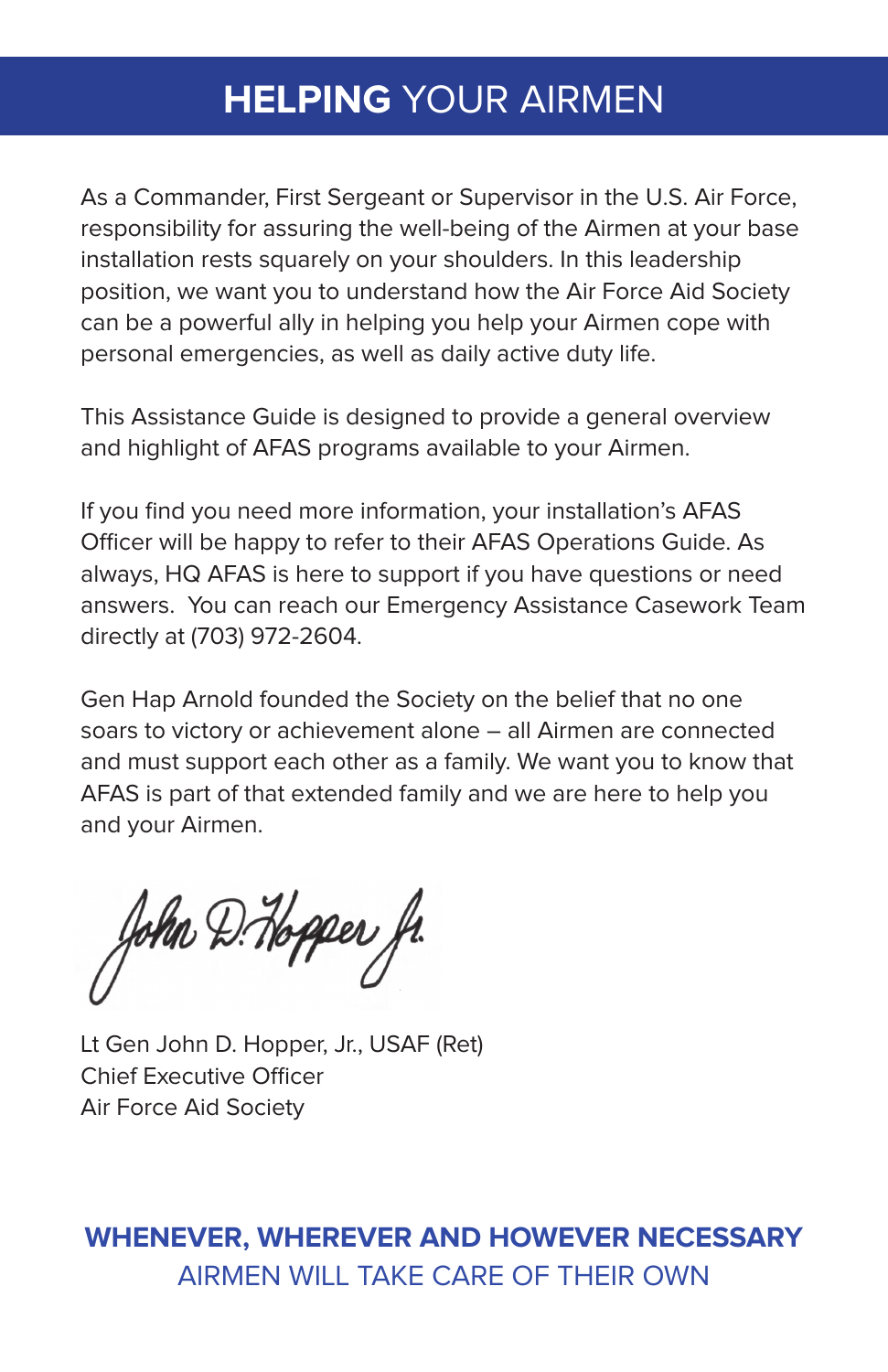# **TABLE** OF **CONTENTS**

| The AFAS Support Chain: Administrative Responsibilities 3                                                                                                                                                                                                                                                                                                                                       |
|-------------------------------------------------------------------------------------------------------------------------------------------------------------------------------------------------------------------------------------------------------------------------------------------------------------------------------------------------------------------------------------------------|
|                                                                                                                                                                                                                                                                                                                                                                                                 |
| Eligibility<br><b>Basic Operating Principles</b><br><b>Typical Requests For Financial Assistance Covered</b><br><b>By Society Policies</b><br>- Basic Living Expenses<br>- Medical Care<br>- Dental Care<br>- Funeral Expenses<br>-Respite Care<br>- Vehicle Repairs<br>- Assistance With Travel Emergencies<br>- Pay/Allotment Problems<br>- Disasters<br>- Assistance To Surviving Dependents |
|                                                                                                                                                                                                                                                                                                                                                                                                 |
| Falcon Loans-Streamlined Emergency Assistance 13                                                                                                                                                                                                                                                                                                                                                |
| Typical Examples of When AFAS Cannot Help 14                                                                                                                                                                                                                                                                                                                                                    |
| Community and Education Assistance Programs  15<br><b>Community Programs</b><br>- Bundles For Babies<br>- Give Parents A Break Program<br>- Child Care For PCS<br>- Child Care For Volunteers<br>- Car Care Because We Care<br>- Spouse Employment Program<br><b>Education Assistance Programs</b>                                                                                              |
|                                                                                                                                                                                                                                                                                                                                                                                                 |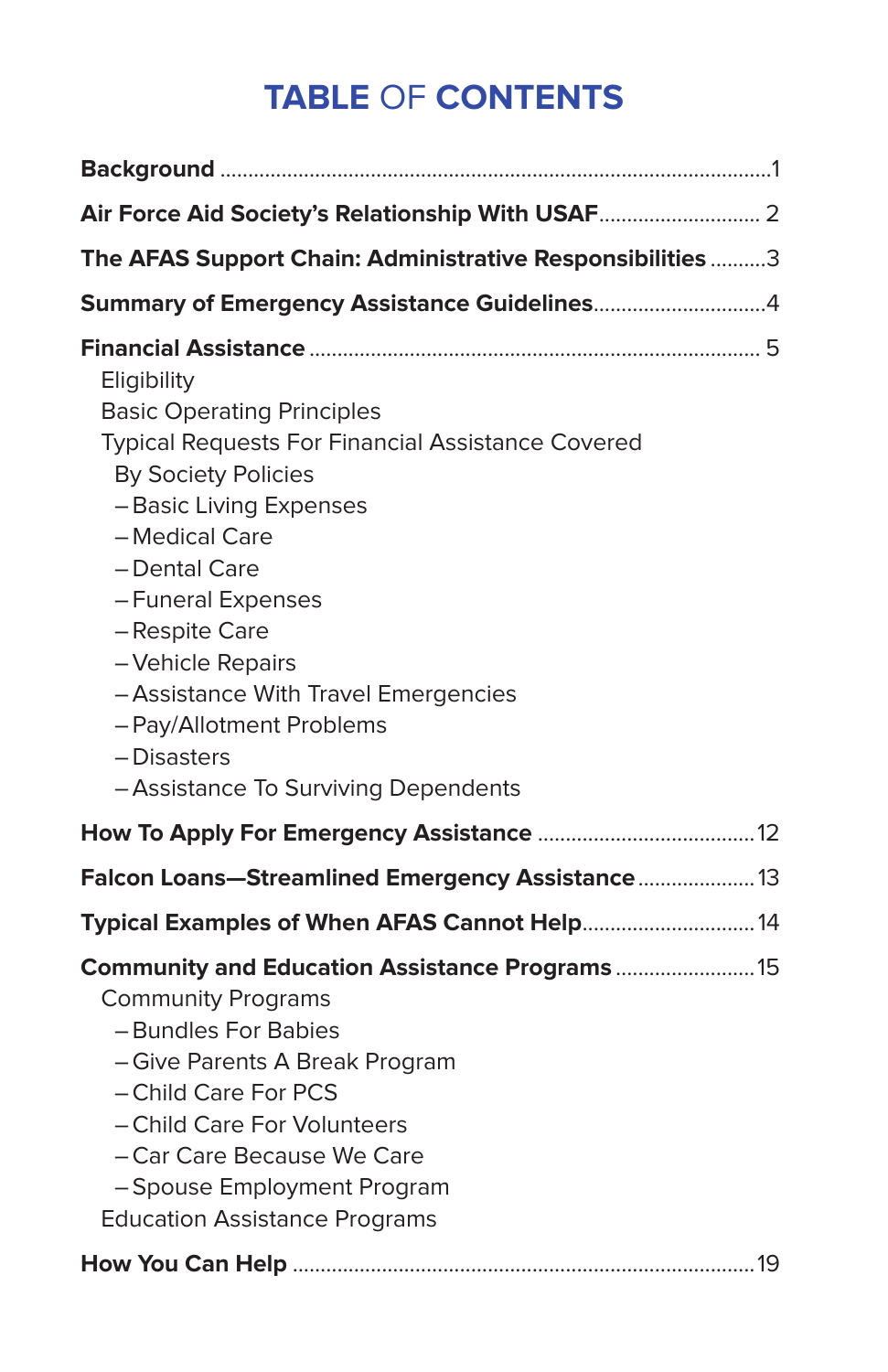# **BACKGROUND**

**The Air Force Aid Society (AFAS)** is a private organization, but we are known as the "official charity" of the U.S. Air Force. The Society promotes the Air Force mission by helping to relieve financial distress of Air Force members and their families, as well as helping them achieve their education goals. The Society's mission is rooted in the original Army Air Corps and the World War II Army Air Forces, whose members wanted to "take care of their own."

Since its creation in 1942 as a non-profit organization, AFAS has helped countless members of the Air Force community. Strong support for AFAS programs and objectives is reinforced each year by the substantial personal contributions made by the Total Force through the Air Force Assistance Fund campaign. These contributions are used solely for the support of Airmen and their families.

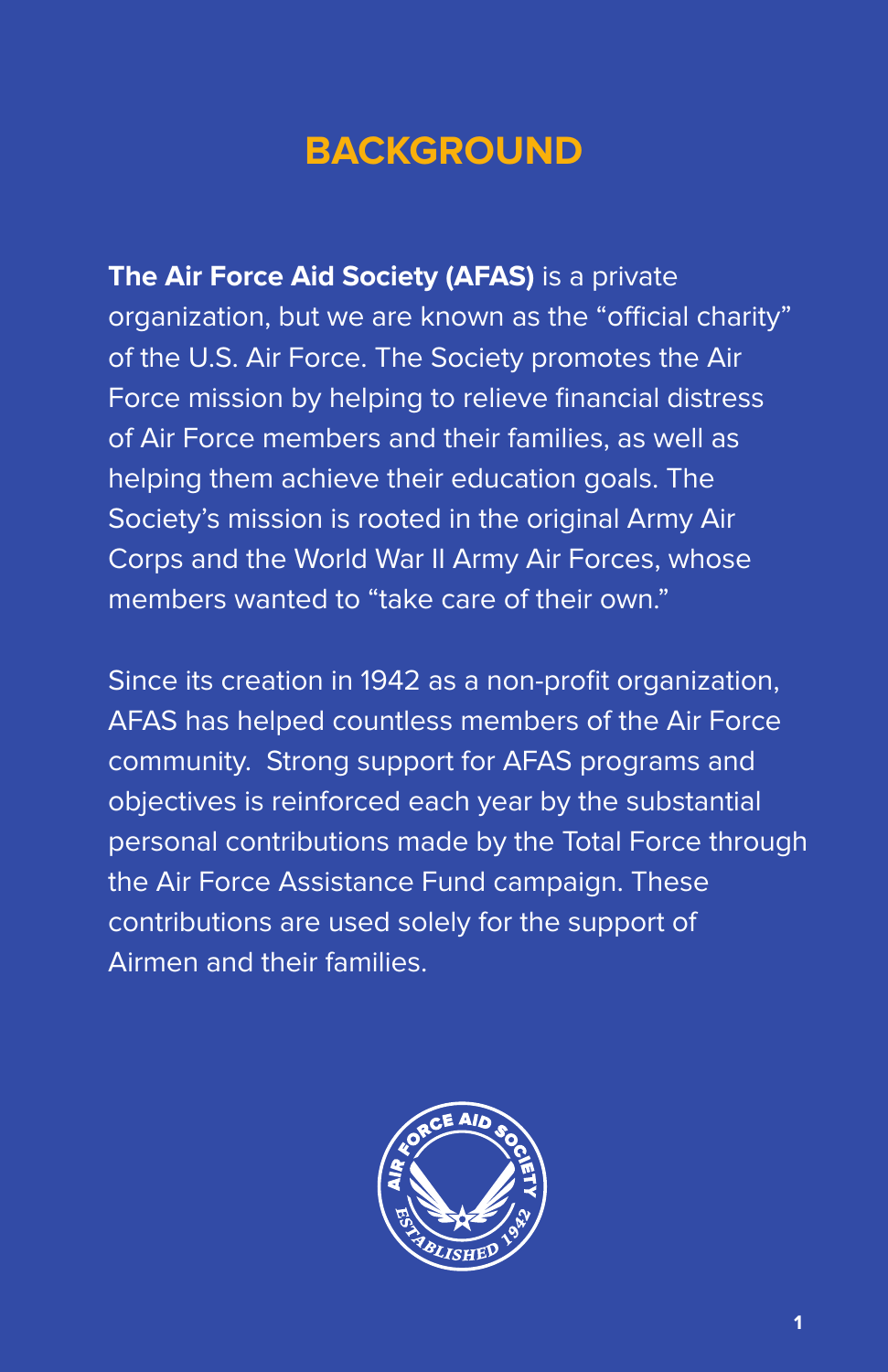## **AIR FORCE AID SOCIETY'S RELATIONSHIP** WITH USAF

The Air Force Aid Society maintains a small Headquarters Office in the Washington, D.C. area, but the great majority of our assistance work is executed on a decentralized basis by the active Air Force through your Airman & Family Readiness Center (A&FRC). The Air Force Deputy Chief of Staff for Manpower, Personnel and Services issues the Air Force Instruction, which establishes requirements for the operation and administration of AFAS programs. (AFI 36-3111)

AFAS is governed by a Board of Trustees, which includes key Air Force leaders and distinguished civilians. The Board provides oversight and policy direction for AFAS operations and for control and disposition of AFAS property and funds.

At any time, there are between 12 and 23 Board members, including active duty representation by the:

- $\bigstar$  Secretary of the Air Force
- Chief of Staff of the Air Force
- DCS Manpower, Personnel and Services
- The Judge Advocate General
- Surgeon General
- **C** Deputy Assistant Secretary of the Air Force (Budget)
- Chief Master Sergeant of the Air Force

### **FROM TOP TO BOTTOM, AIR FORCE OFFICIALS ARE INVOLVED IN AFAS ACTIVITIES.**



At Headquarters USAF, the Deputy Chief of Staff, Manpower, Personnel and Services (A1) helps shape AFAS policy, produces the AFI covering AFAS, and directs AFPC and Airman & Family Readiness Center (A&FRC) officials to provide support for AFAS programs.

Your role in this process is critical! Commanders, First Sergeants, Supervisors, A&FRC personnel, and Personal Financial Readiness (PFR) Counselors--all combine to provide responsive programs to help our Airmen.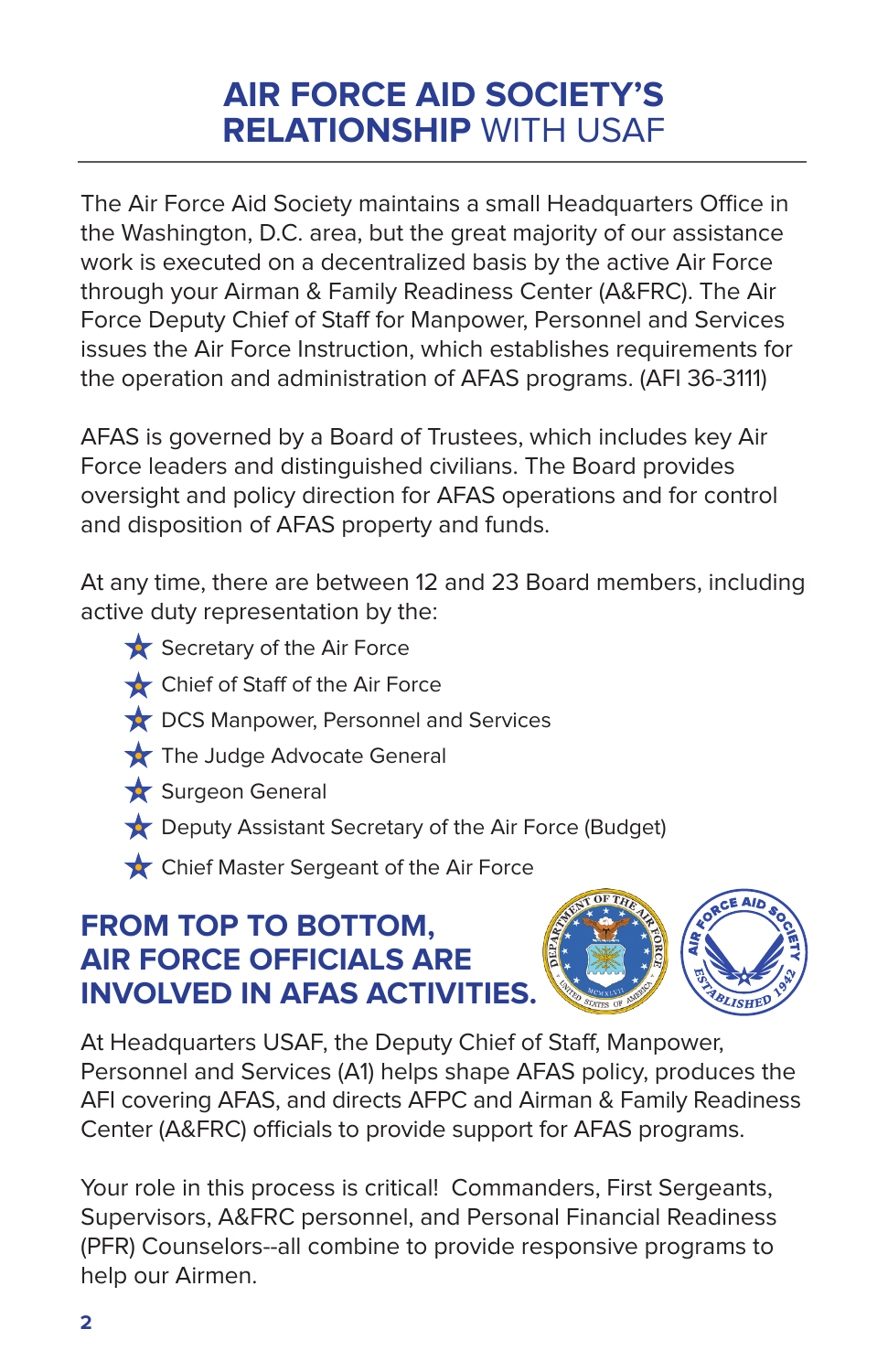### **THE AFAS SUPPORT CHAIN:** ADMINISTRATIVE RESPONSIBILITIES

The AFAS support chain at a base installation consists of the Command Authority, the AFAS Staff Advisor, and the AFAS Officer. (AFI 36-3111)

#### **COMMAND AUTHORITY** - Installation Commander

- $\bigstar$  Furnishes facilities and assigns qualified personnel to perform AFAS duties. Periodically evaluates the quality, responsiveness, and credibility of assistance being given.
- $\bigstar$  Ensures that staff conducts an effective publicity program to keep base personnel aware of available AFAS services.
- **A** Ensures AFAS is available on a 24-hour basis for emergencies.

**AFAS STAFF ADVISOR** - Airman & Family Readiness Center Chief

- Supervises the AFAS section.
- $\bigstar$  Approves assistance requests (IAW dollar limits).
- $\bigstar$  Reviews case files to ensure compliance with AFAS policies.

#### **AFAS OFFICER (AFASO)**

- **★** Administers AFAS programs IAW AFAS Operations Guide and any supplemental instructions.
- $\bigstar$  Helps the Installation Project Officer during the annual Air Force Assistance Fund (AFAF) drive.

#### **UNIT COMMANDERS, FIRST SERGEANTS, AND SUPERVISORS**

We value your input – your insight is important to thoughtful decision making.

While Airmen are not required to involve their leadership when seeking assistance, the AFAS section may request your help in making a judgement on the need for assistance - particularly if the case is unusual or requires an exception to policy.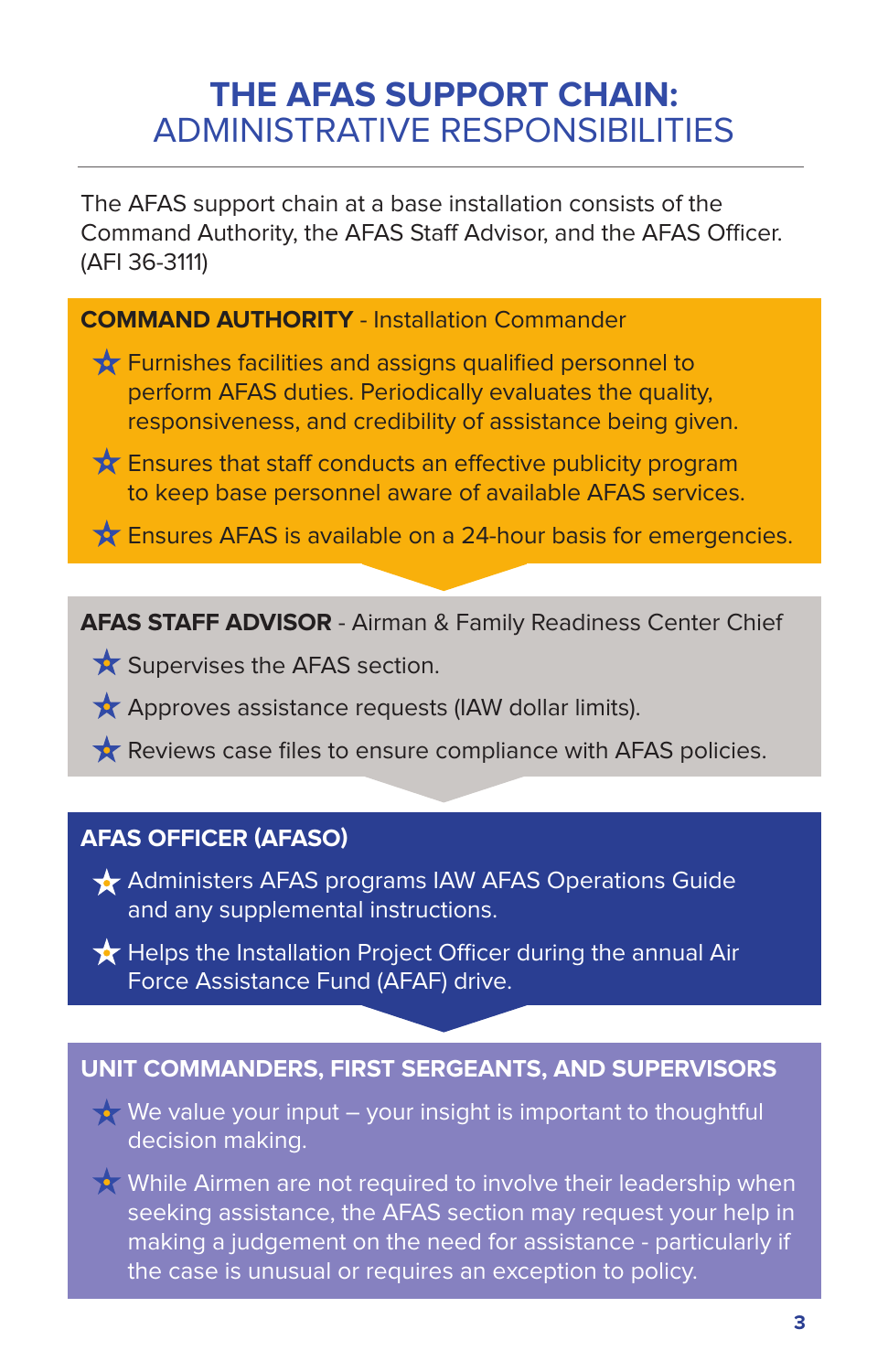### SUMMARY OF **EMERGENCY ASSISTANCE GUIDELINES**

AFAS guidelines for giving Emergency Assistance, to include approval limits, are meant to keep assistance consistent and fair among AF base installations worldwide, yet allow flexibility in covering a broad range of unique situations. AFAS Headquarters will respond quickly when a section needs a higher level of approval or otherwise seeks guidance and advice.

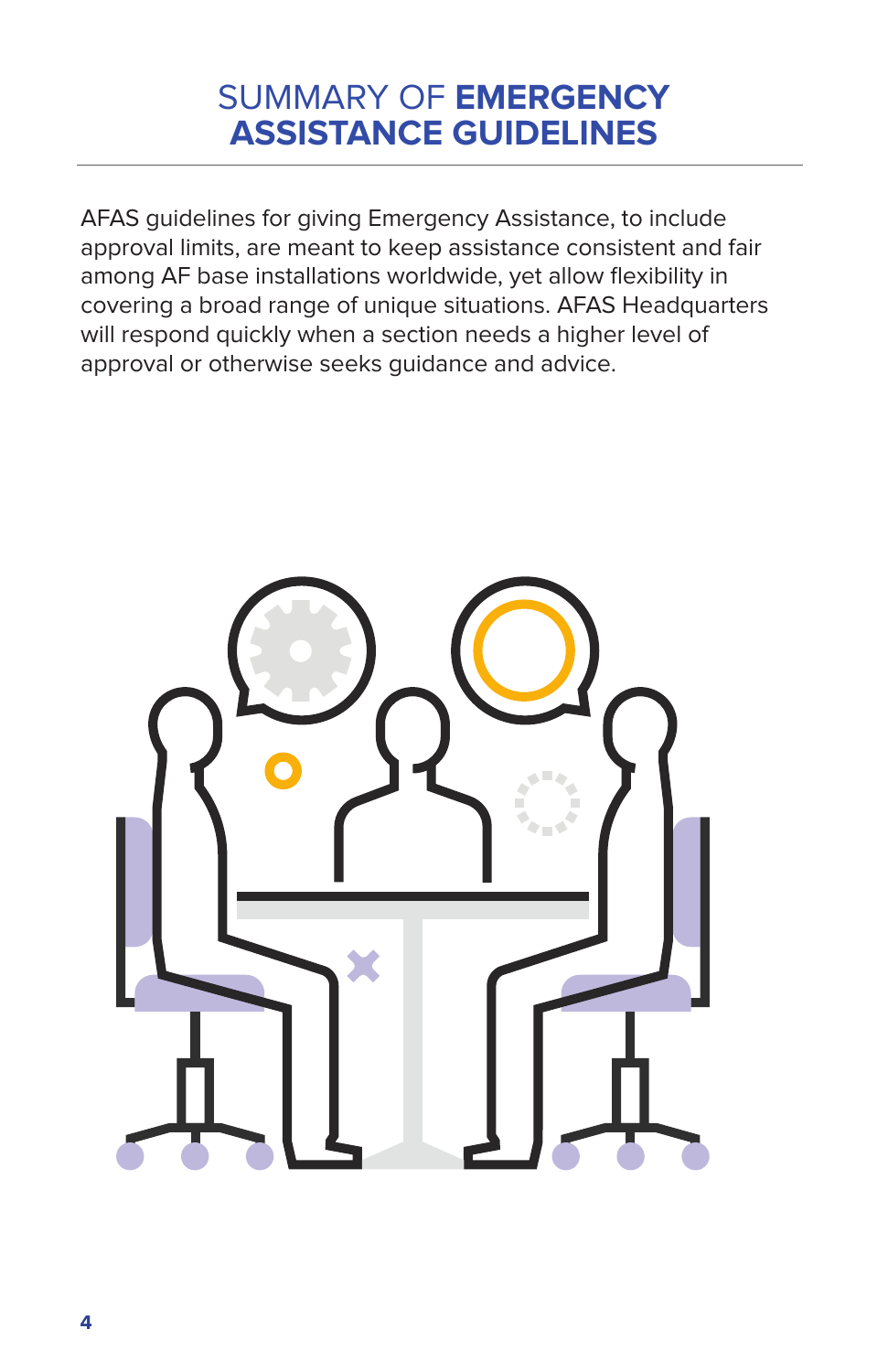The intent of financial assistance is to stabilize an emergency situation. It is not intended to be a long-term remedy when spending continues to exceed a budget. Emergency assistance may be provided as a **no-interest loan or grant**. Our standard assistance usually involves gaining an understanding of the problem to include a review of the sources of debt and the family budget. The resulting support is a no-interest loan, a grant, or a combination of the two. We also provide an expedited no-interest loan known as the "Falcon Loan". The Falcon Loan offers a streamlined process requiring minimal paperwork and is very targeted. Our experience is the Falcon Loan has become a key method of solving a problem before it gets bigger.

### **ELIGIBILITY**

- Active duty Air Force members and their dependents.
- Air National Guard and Air Force Reserve personnel on extended active duty for more than 15 days under Title 10 USC (assistance is limited to emergencies incidental to, or resulting from, member's active duty tour).

Air National Guard personnel on Title 32 USC 502(f) Active Guard Reserve (AGR) orders

Retired Air Force members and their dependents.

★ Dependent spouses and dependent-aged children of deceased Air Force personnel (who died on active duty or in retired status).

**Falcon Loan:** Available on Air Force bases with an Airman & Family Readiness Center to:

- Active duty Air Force personnel (including spouse with POA)
- Air Force Reserve and Air Guard members activated under Title 10 USC for more than 15 days
- Air National Guard personnel on Title 32 USC 502(f) Active Guard Reserve (AGR) orders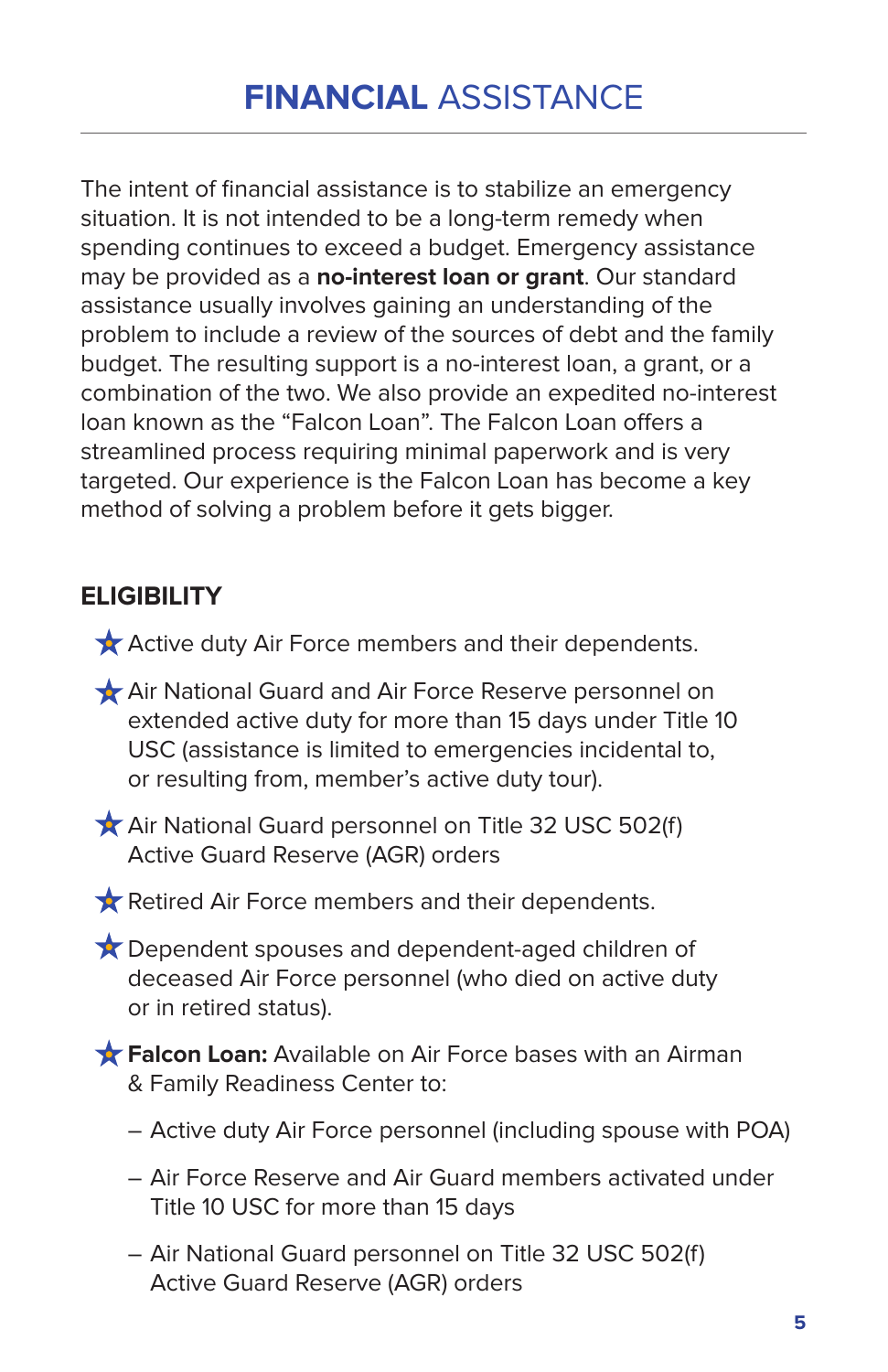### **BASIC OPERATING PRINCIPLES**

In a regulated world, we would like to describe every situation and the policy that should be applied. Of course, that is impossible, so the need for common sense and good judgement is always paramount.

- **Timely response to personal emergencies is the AFAS best practice standard**. There will be certain time sensitive situations or circumstances such as the death of a family member when the completion of the budget may be waived by the caseworker. Also, streamlined procedures are authorized when applying for our Falcon Loan (see Page 13).
- $\bigstar$  There will always be situations that defy policy. You must entertain exceptions to policy.
- **Emergency assistance requires an assessment of the** emergency situation in order to arrive at a decision to provide an interest-free loan, a grant, or combination of both.
- $\bigstar$  AFAS maintains an open-door policy that encourages individuals to apply for assistance when they feel an emergency situation exists, but keeps the commander informed when a personal problem surfaces that might affect the performance of duty.
- $\bigstar$  The Society does not use contributed dollars to assist members with "wants" and "desires" - needs are first priority.
- $\bigstar$  The Society's intent, when faced with uncertainty or conflicting information, is to be fair and equitable to meet the necessary emergency need(s). The Society is not a continuous income supplement for those unable to live within their means.
- **Remember, while base AFAS officials can approve assistance at base level following AFAS guidelines, all disapprovals must be done by HQ AFAS caseworkers.**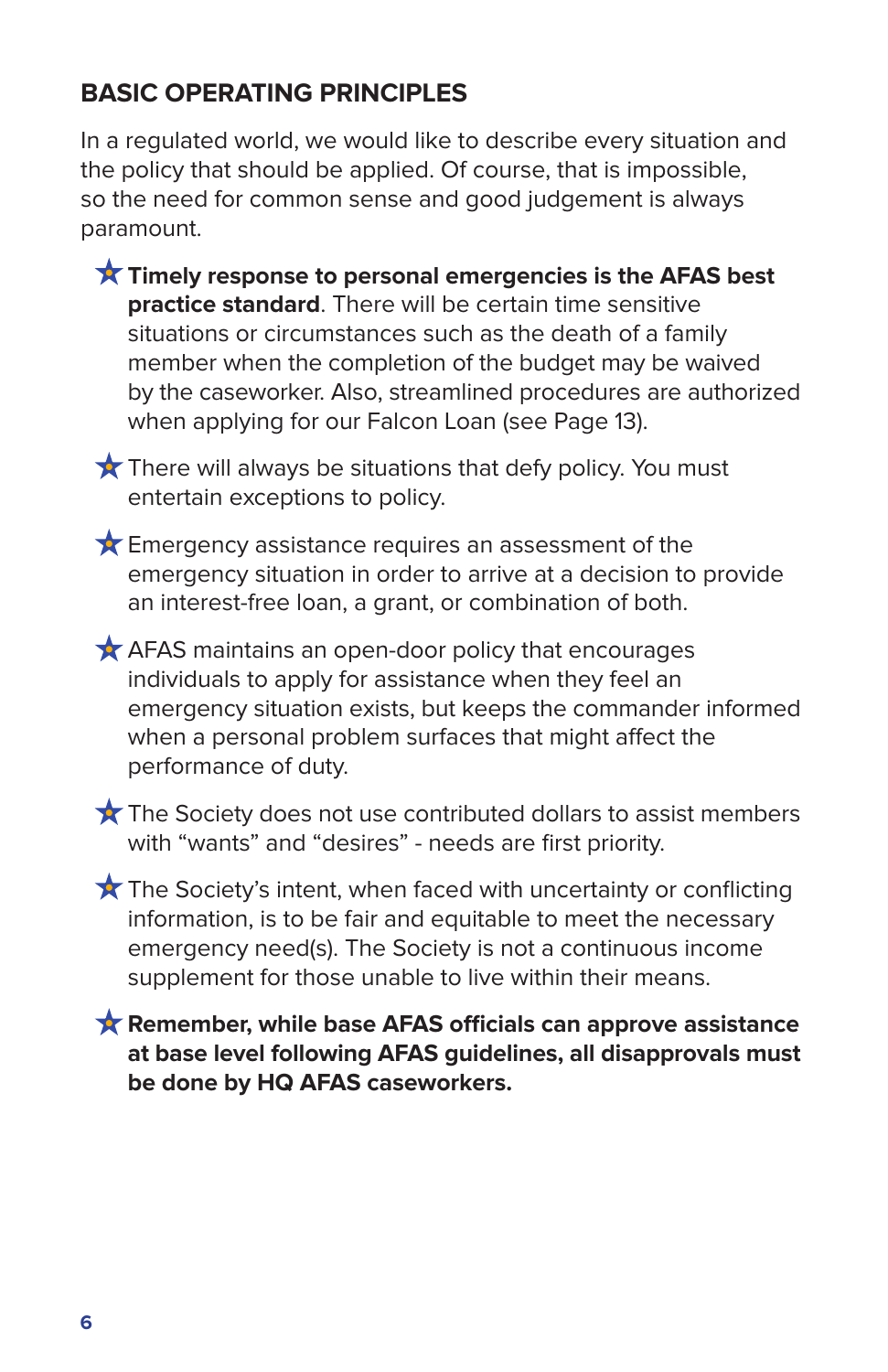#### **EMERGENCY ASSISTANCE IS NOT APPROPRIATE:**

If it merely postpones a long-term inability to live within current income. Financial counseling and a revised budget, coupled with a loan or grant, may be the best solution and typically requires command participation.

 $\bigstar$  For continuing long-term assistance commitments.

 $\star$  To replace funds lost due to garnishment, fines, tax liens, etc. or to pay credit card debts.

#### **EMERGENCY ASSISTANCE MAY BE GIVEN AS AN NO-INTEREST LOAN, A GRANT, OR A COMBINATION OF BOTH:**

The majority of AFAS assistance is provided in the form of no-interest loans, with repayment of these loans helping to fund future assistance.

Grant assistance should be fair and equitable.

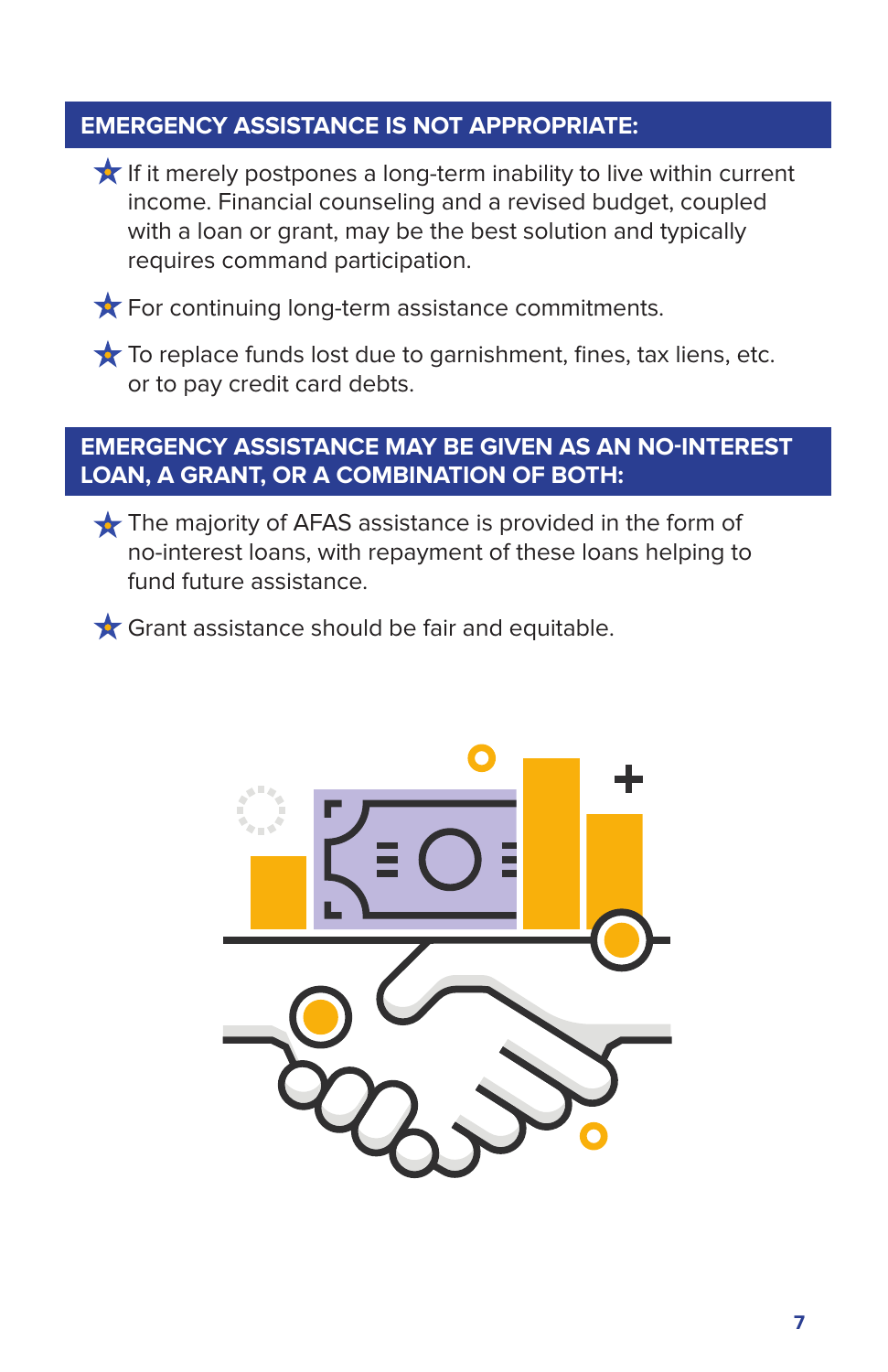#### **TYPICAL REQUESTS FOR ASSISTANCE COVERED BY SOCIETY POLICIES**

AFAS policies are reviewed continuously to ensure they are current. The following are areas typically covered by policy:

#### **Basic Living Expenses**

Short-term costs related to necessities of everyday living. The goal is to avoid privation, for example:

**x** Rent.

 $\bigstar$  Utilities (electric, phone, heat / gas, water, sewer).

 $\bigstar$  Food – When an Airman is unable to purchase food, the Society typically helps with food as a grant. **Assistance is not meant to be on-going**.

#### **Medical Care**

Most requests for AFAS assistance are for cost-share and co-payments after TRICARE has paid. AFAS may also assist with incidental expenses not covered by TRICARE such as eyeglasses, hearing aids, prosthetic devices, and orthopedic shoes.

Medical expenses and special therapeutic, educational, communication and transportation equipment may be provided for a special needs family member.

#### **Dental Care**

Assistance may be provided when the member does not have sufficient funds to cover dependent dental care payments required in advance or patient's share of charges not covered by dental insurance.



 $\bigstar$  For essential care, not purely cosmetic treatment.

 $\triangle$  AFAS can help with required orthodontics care. Assistance is normally given for the down payment and the member can work out a payment plan with the dentist.

 $\bigstar$  Dental assistance is not authorized for dependents of members who dis-enroll from the government provided insurance program unless approved by HQ AFAS.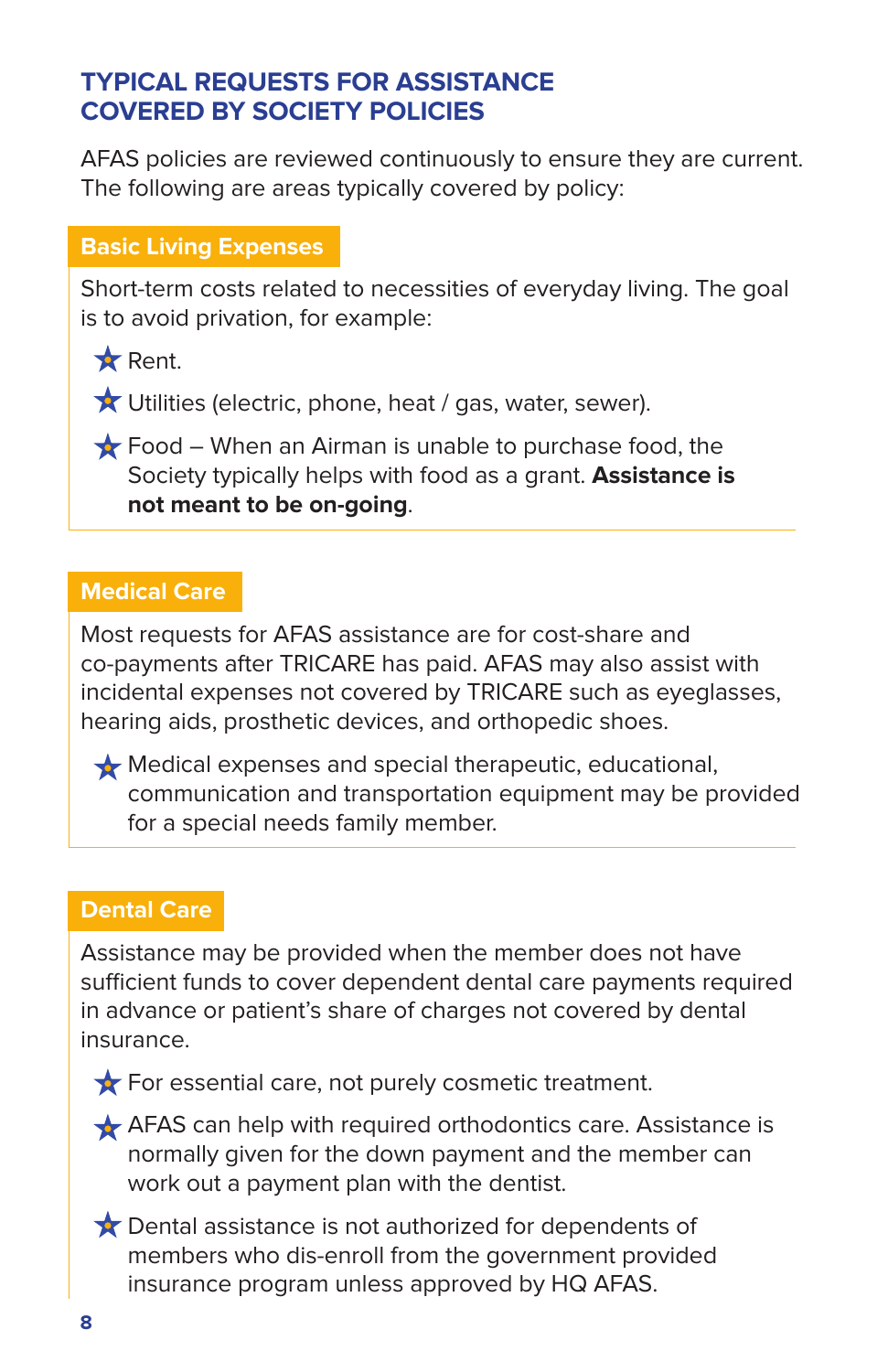#### **Funeral Expenses**

Most active duty members receive FSGLI (surviving widows(ers) receive SGLI) when a spouse, dependent child, or the member dies.  $\bigstar$  AFAS provides assistance when needed in the form of a "bridge loan" to cover necessary funeral costs until FSGLI pays.  $\bigstar$  AFAS assists when the funeral home requires funds up front and will not provide services until receipt of a "good faith" payment.  $\bigstar$  Special effort to minimize personal hardship and help you step in with timely assistance when needed most.  $\bigstar$  Often requires you to get actively involved with funeral arrangements, to include requesting the assistance when the member/widow(er) is unable to do so. **A** AFAS goal is MINIMUM red tape. Requests for funeral assistance of a non-dependent parent or family member are considered on a case by case basis. AFAS normally does not pay for funerals of brother and sisters, or other extended family members. However, unique situations should be discussed with a caseworker at HQ AFAS.

#### **Respite Care – "The Gift of Time"**

- The Respite Care Program provides a "break" of a few hours a week or month to eligible Air Force members who have the responsibility of 24 hour-a-day care for an ill or disabled family member enrolled in the Exceptional Family Member Program (EFMP).
- **T** Families are referred to AFAS through the EFMP office or Family Advocacy.
- ◆ Once referred, assistance is given in the form of a grant based upon financial need.
- AFAS respite care is not offered at installations where the USAF respite care is available.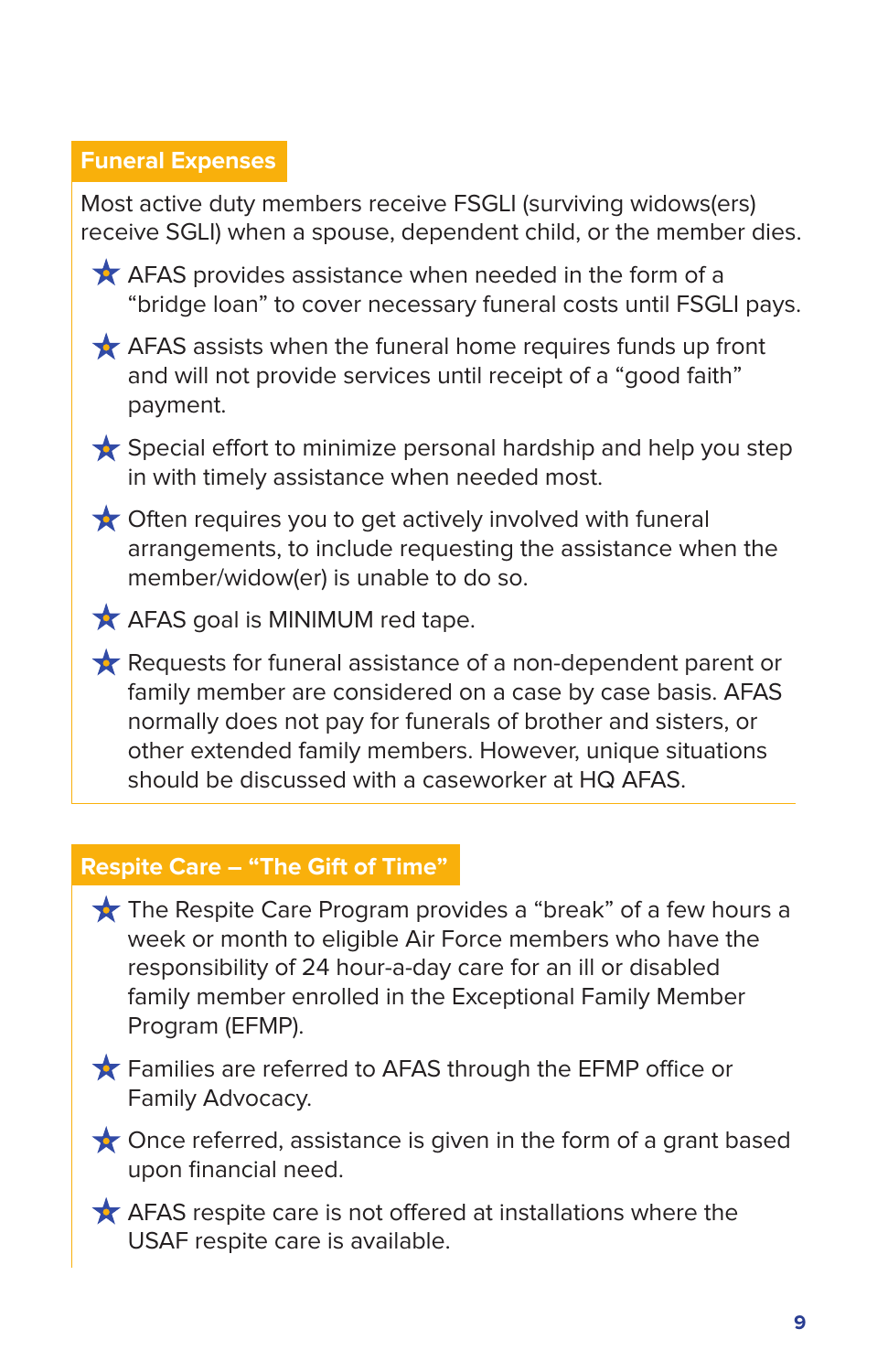#### **Vehicle Repairs**

- $\bigstar$  AFAS objective is to help you ensure that members have suitable essential transportation.
- $\bigstar$  Assistance may be given to repair a vehicle that is essential for everyday functioning of an individual or family (commuting to work, shopping, medical appointments and household errands).
- $\bigstar$  Vehicle repair assistance is usually provided as a no-interest loan.

 $\bigstar$  Assistance must be approved prior to having the vehicle repaired.

#### **Assistance with Travel Emergencies**

- $\bigstar$  Assistance may be provided for expenses related to travel on a personal emergency.
	- Active duty Airmen on emergency leave who also require emergency financial assistance to travel, will be provided needed assistance as a grant.
	- **AFI 36-3003 defines the circumstance and family relations that must be met before unit leadership may place Airman on emergency leave.**

 $\bigstar$  Active duty member stranded on either emergency or ordinary leave may be helped return to duty station. Accidents or breakdowns while traveling to a new duty station may occur. We can help whether you are the losing or gaining commander. Remind your people that the American Red Cross-Service to the Armed Forces and other service relief agencies will represent AFAS when an Air Force base isn't nearby. (AFAS ultimately reimburses all other agencies that make disbursements).

 $\bigstar$  Although government allowances usually cover PCS moves, young families may experience unexpected out of pocket costs that AFAS may be able to help with.

 $\bigstar$  Because emotions run high and definitions of personal emergencies vary, don't hesitate to seek clarification on available AFAS assistance.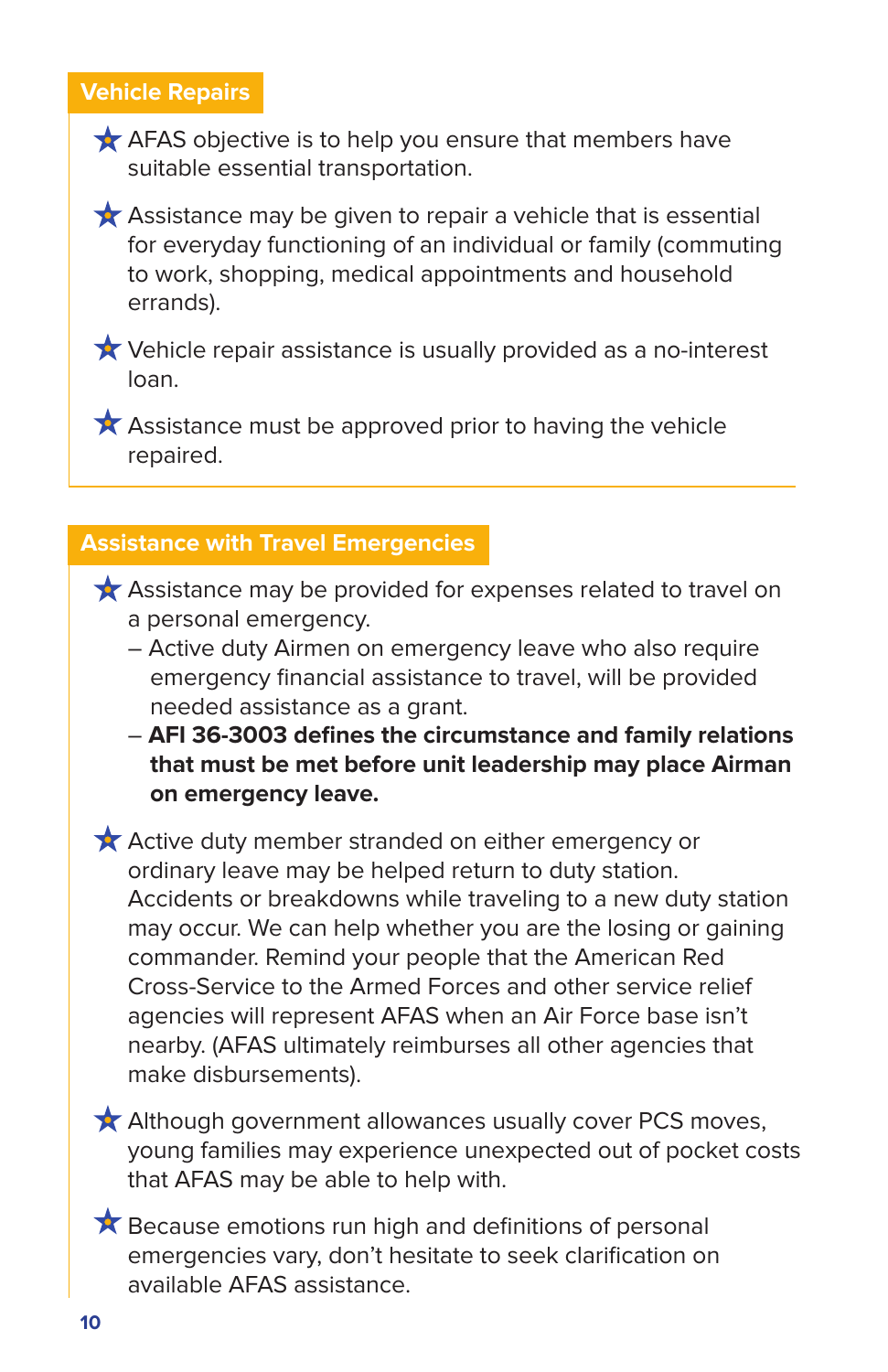#### **Pay/Allotment Problems**

 $\bigstar$  Even the best of pay systems can turn unfriendly, perhaps with a move or the start/stop of allotments.

**AFAS** will help overcome a short-term pay crisis. At some point, you may be asked to verify the situation.

 $\bigstar$  Help is provided based on essential need rather than replacing the reduction of normal income.

#### **Disasters**

- American Red Cross has primary responsibility for relief of community emergencies caused by widespread disasters. We will also be responsive to emergency assistance needs in a disaster situation.
- $\bigstar$  In cases of a solitary disaster (e.g. home fire), AFAS will assist with immediate emergency needs for living essentials to include temporary lodging.
- AFAS cannot take the place of homeowner's or renter's insurance.
- **AFAS** will not automatically replace losses.
- $\bigstar$  Each case is assessed individually and immediate needs are addressed.

#### **Assistance to Surviving Dependents**

- $\bigstar$  AFAS provides emergency assistance to surviving spouses and dependent minor orphans at the time of, or shortly after, the death of an Air Force member.
- $\star$  The objective is to relieve the surviving dependent of immediate financial distress, normally for short-term basic living expenses.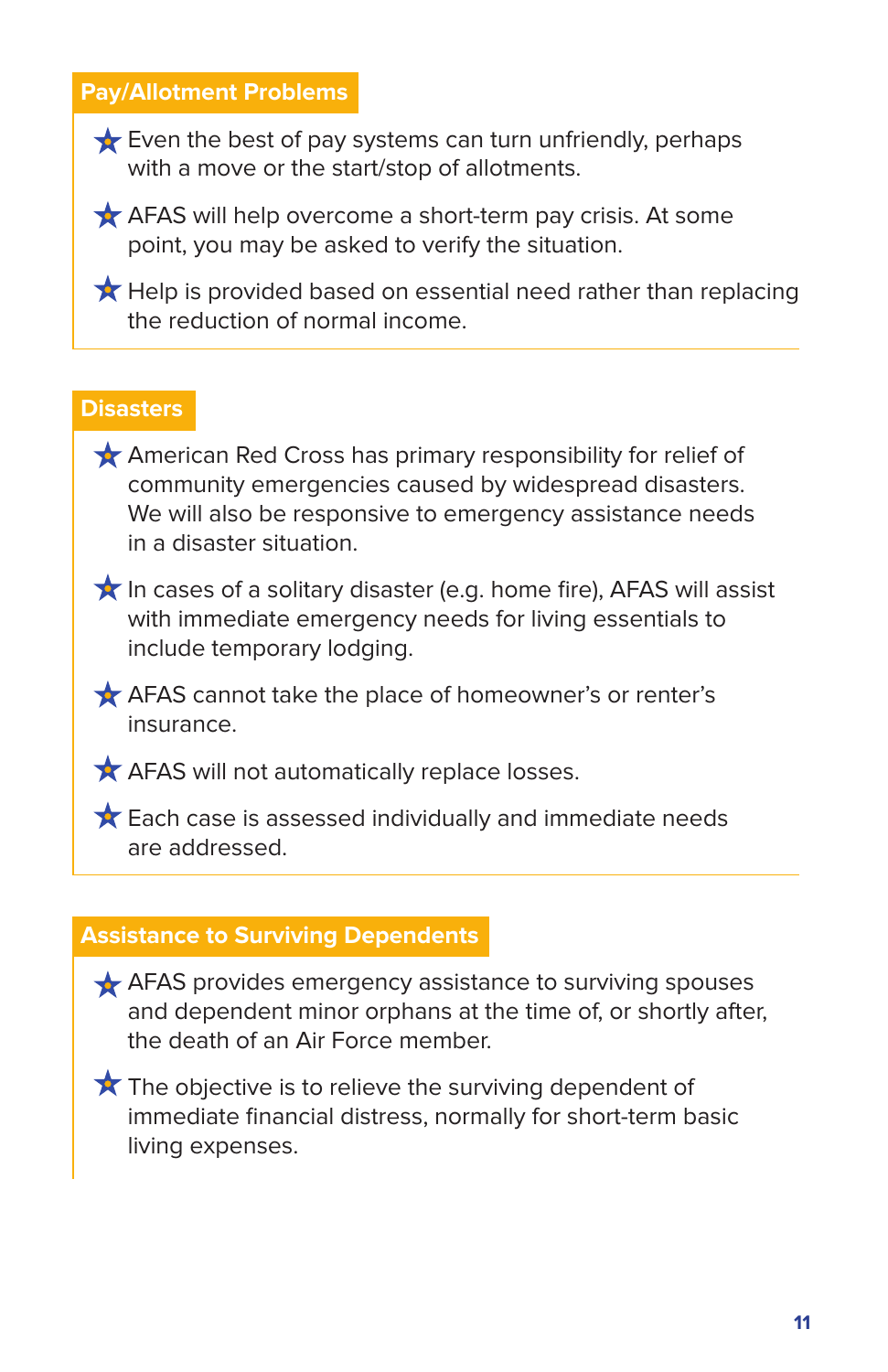



If the member cannot go online and is not near an Air Force Aid Society section, they may visit another Service Relief Agency (Army Emergency Relief, Navy-Marine Corps Relief Society, or Coast Guard Mutual Assistance) or call the American Red Cross-Service to the Armed Forces **TOLL FREE number (877) 272-7337.**

Many cases can be processed at base level; however, it is not unusual to require HQ AFAS coordination/approval.



As a Commander or First Sergeant, you may be asked for input regarding assistance requests.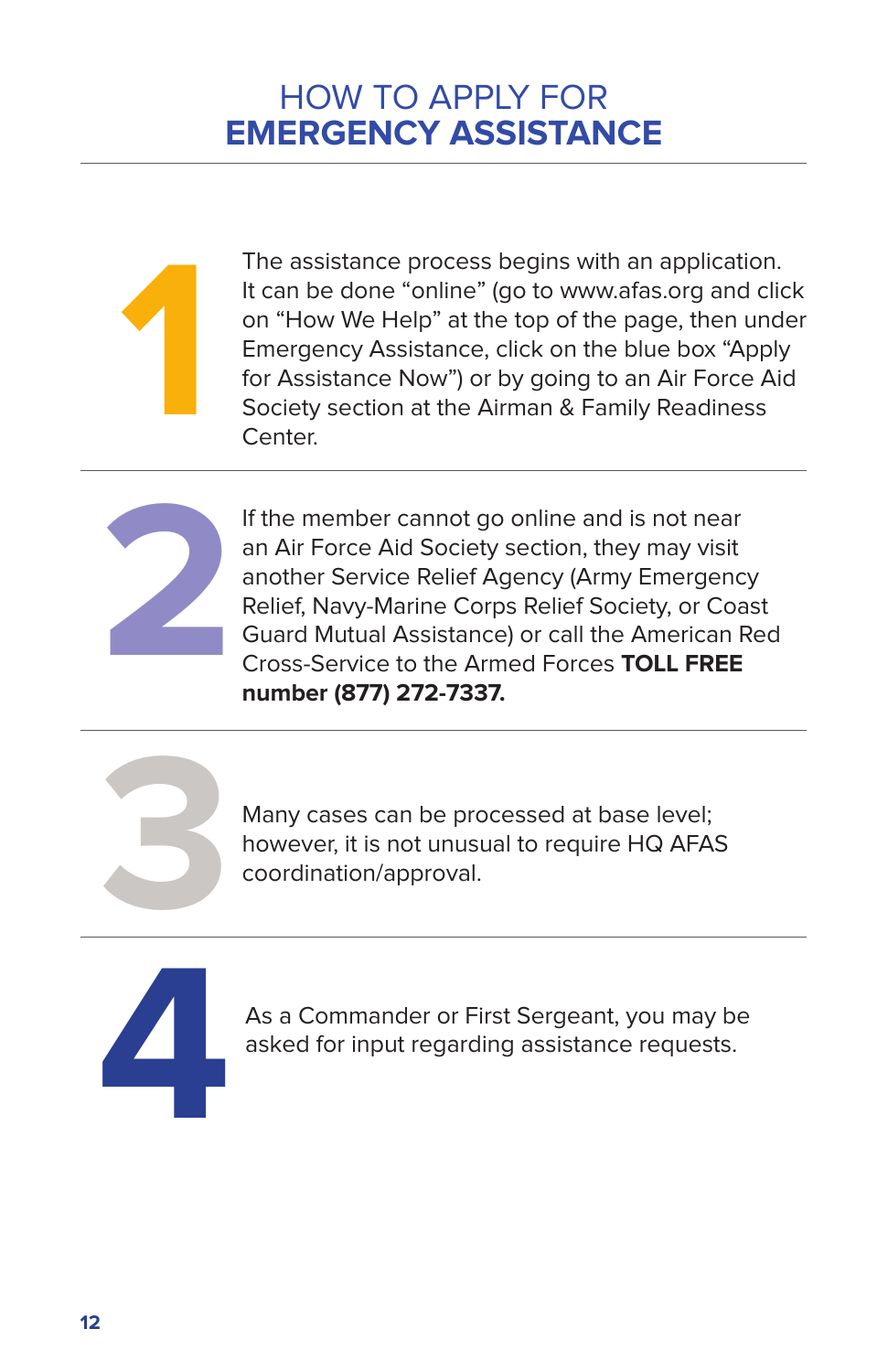### **FALCON LOANS –** STREAMLINED EMERGENCY ASSISTANCE

**Meet emergency needs of \$1000 or less for the following purposes\*:**

– Basic living expenses – rent/mortgage, food, phone, utilities and gasoline.

– Vehicle expenses – repair, insurance, payment/registration but not vehicle purchase or down payment on vehicle.

– Emergency Travel (for any family relationship).

- Medical and dental expenses
- Child Care expenses.

**Allow Air Force members to receive emergency financial assistance in a more streamlined process.**

– The "process" is streamlined but it does not necessarily mean "no questions asked."

**Available on Air Force bases with an Airman & Family Readiness Center to:**

– Active duty Air Force personnel (including spouse with POA). – Air Force Reserve and Air Guard members activated under Title 10 USC for more than 15 days.

**Repaid within 12 months (or by ETS if less than 12 months)**

\* NOTE: If the need exceeds the maximum for a Falcon Loan, or the member currently has a loan balance, or the need is for purposes other than those stated above, assistance should be requested using the standard emergency assistance application rather than the Falcon Loan streamlined process.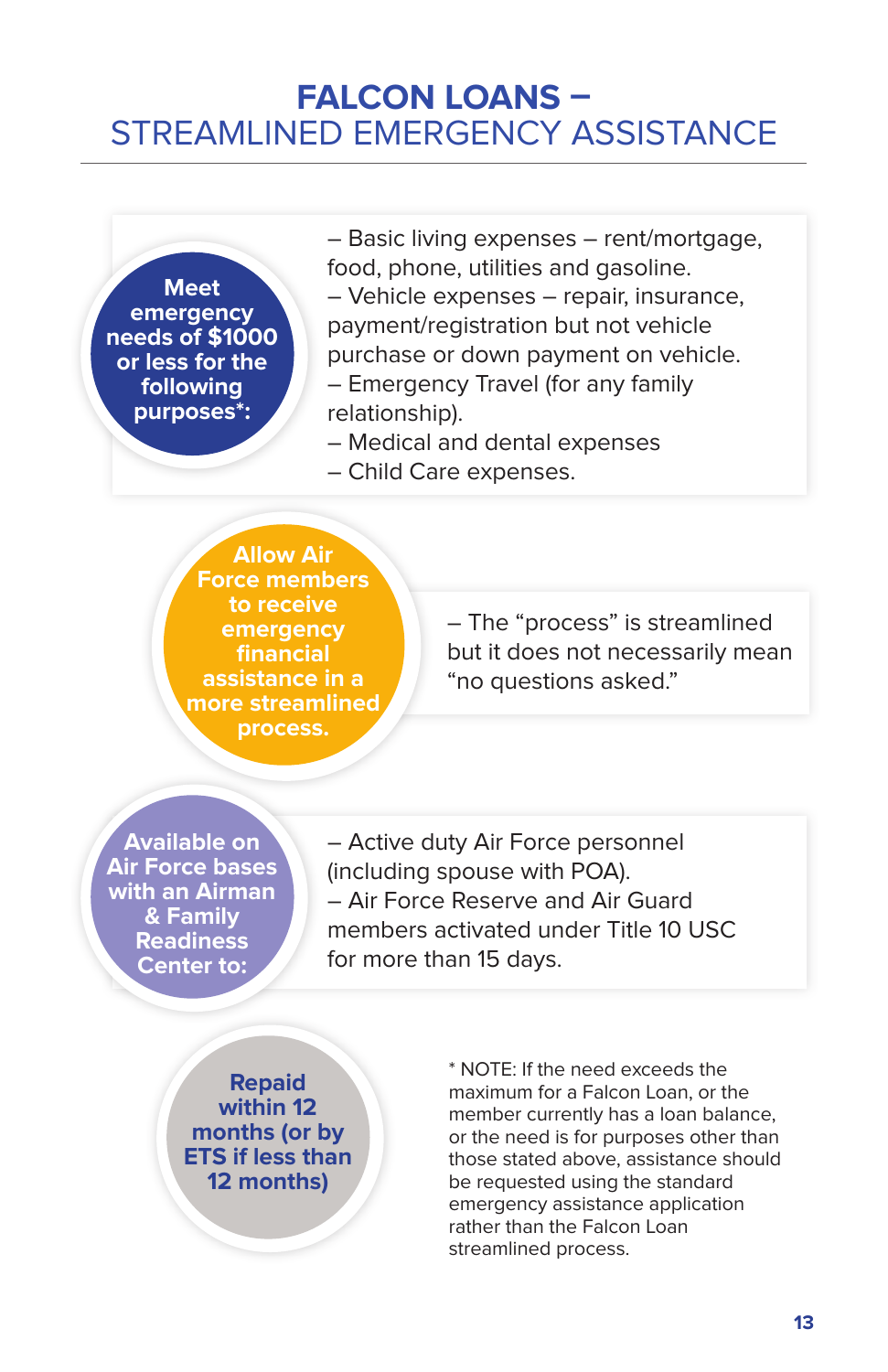### TYPICAL EXAMPLES OF WHEN **AFAS CANNOT HELP**

Funds of the Society are not available as a matter of convenience. For instance, assistance is not given:

- $\bigstar$  To pay for non-essentials, purchases normally made from disposable income.
- $\bigstar$  To provide basic needs on a continuing basis.
- $\star$  To finance business ventures, home purchases, or investments.
- $\bigstar$  To finance vacations or activities on normal annual leave.
- $\bigstar$  To pay GTC\* or credit card debt including AAFES Military STAR card.
- $\bigstar$  To cover bad checks, provide bail, pay fines, or replace funds taken by military garnishment.
- $\bigstar$  To pay taxes and legal expenses.
- To make charitable contributions.
- $\bigstar$  To fund non-TRICARE approved medical procedures such as abortions.

\* NOTE: As an exception, HQ AFAS caseworkers may approve assistance with a BRIDGE LOAN when official travel expenses are charged to a GTC but payment has not been made by DFAS due to reasons beyond an Airman's control.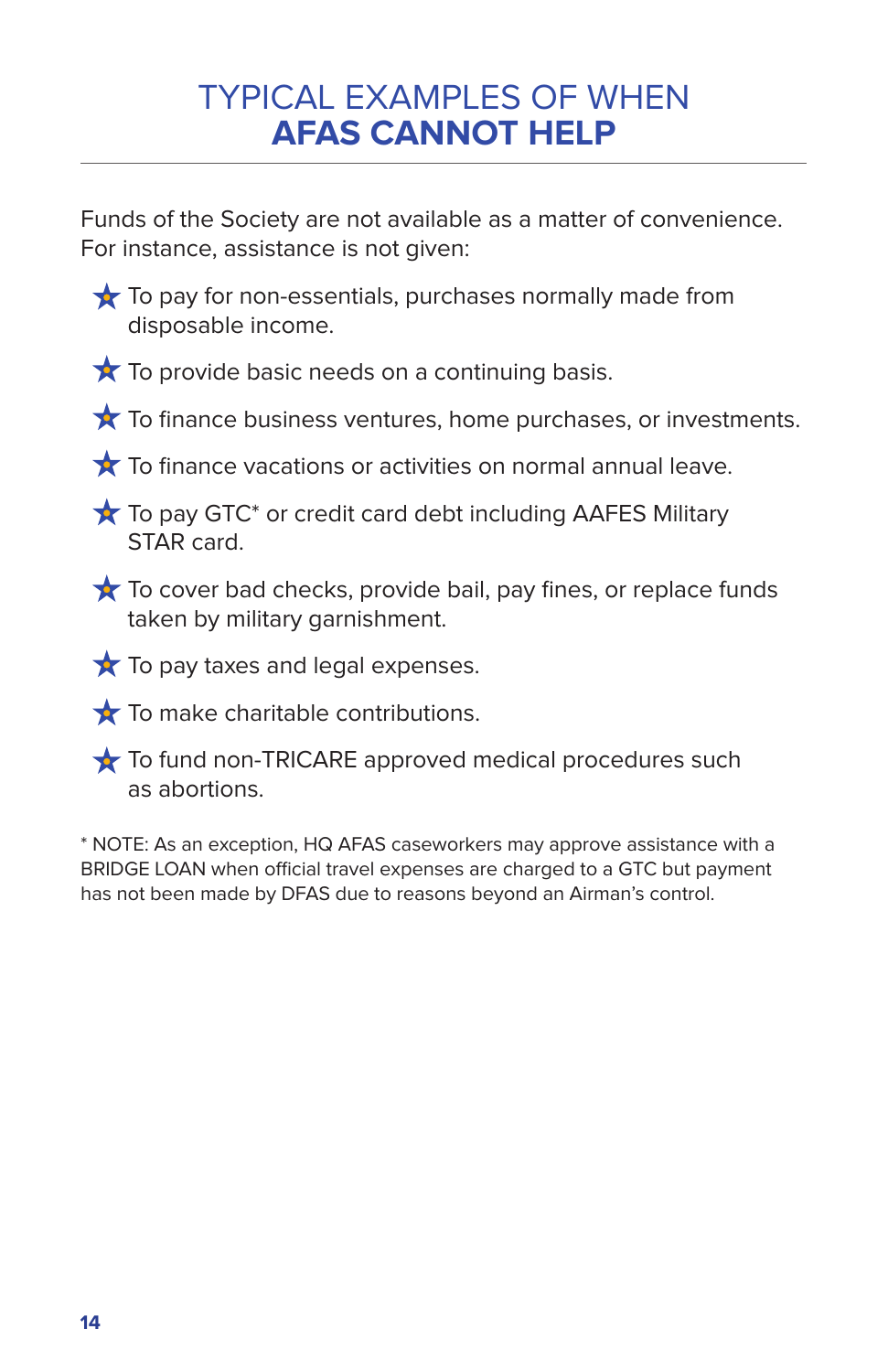## COMMUNITY AND EDUCATION **ASSISTANCE PROGRAMS**

In addition to meeting the emergency assistance needs of the Air Force Community, AFAS funds several other major assistance programs dedicated to improving quality of life and helping Air Force families meet their education goals.

#### **COMMUNITY PROGRAMS**

These community programs are available at most Air Force base installations (limited to those bases that have the infrastructure to support the program) and are open to eligible Air Force members to include Air Guard and Reserve personnel activated under Title 10 USC for more than 15 days.



- New parents are invited to attend a class at the Airman & Family Readiness Center, which covers topics such as: budgeting for baby, infant care, Shaken Baby Syndrome, car seat safety, etc.
- Parents who attend are given an AFAS tote and a gift card to the Exchange (AAFES).
- $\bigstar$  This program is extremely popular because of gift bundles and important information parents might not otherwise have access to.

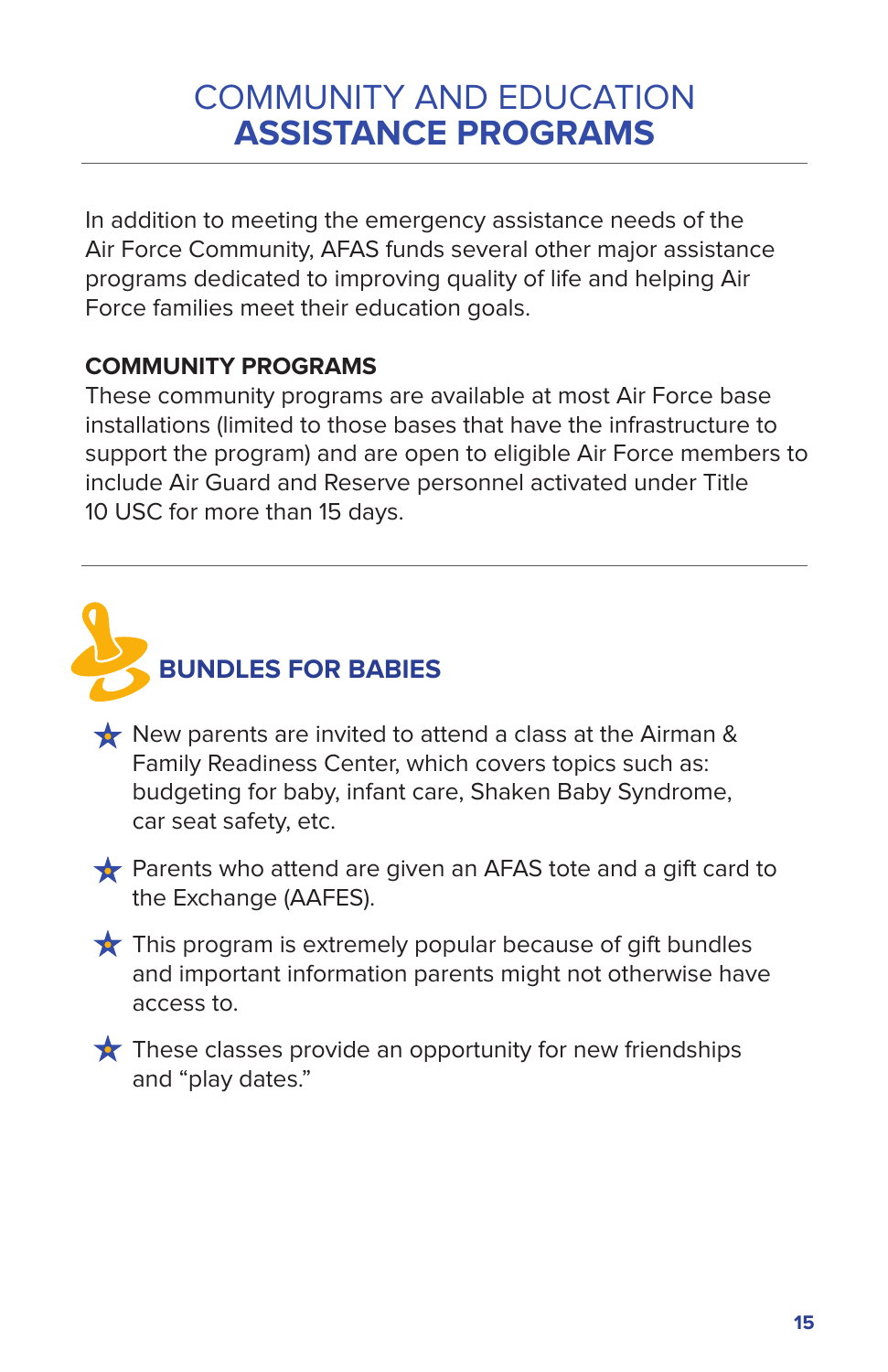

### **GIVE PARENTS A BREAK PROGRAM**

Recognizing Air Force families are subject to unique stresses due to the nature of military life, AFAS has a special program to give parents an occasional break.

At participating bases, AFAS pays Child Development Center costs for this monthly program.

 $\star$  This is not simply free childcare, but rather an opportunity for commanders, first sergeants, and other base officials to provide help for families who need it.

### **CHILD CARE FOR PCS**

 $\bigstar$  Because moving can be an emotional as well as financial strain on our Air Force families, AFAS has developed a program that provides up to 40 hours of free childcare to families with PCS orders.

 $\bigstar$  Families are given a certificate for up to 20 hours of on-base childcare both at the base they are leaving and at which they are arriving (to be used within 60 days).

 $\bigstar$  AF members with retirement orders (to include TDRL orders) may be issued a Child Care for PCS certificate for 20 hours of child care at the base they are departing, for use at that base only.

 $\star$  This gives parents a little help while they are packing/ unpacking, attending briefings, etc. Our goal is to alleviate some of the stressors of moving.

### **CHILD CARE FOR VOLUNTEERS**

AFAS pays for childcare for Air Force spouses who volunteer at on-base facilities (such as the pharmacy, tax office, legal office, A&FRC and Airman's Attic) to learn job skills.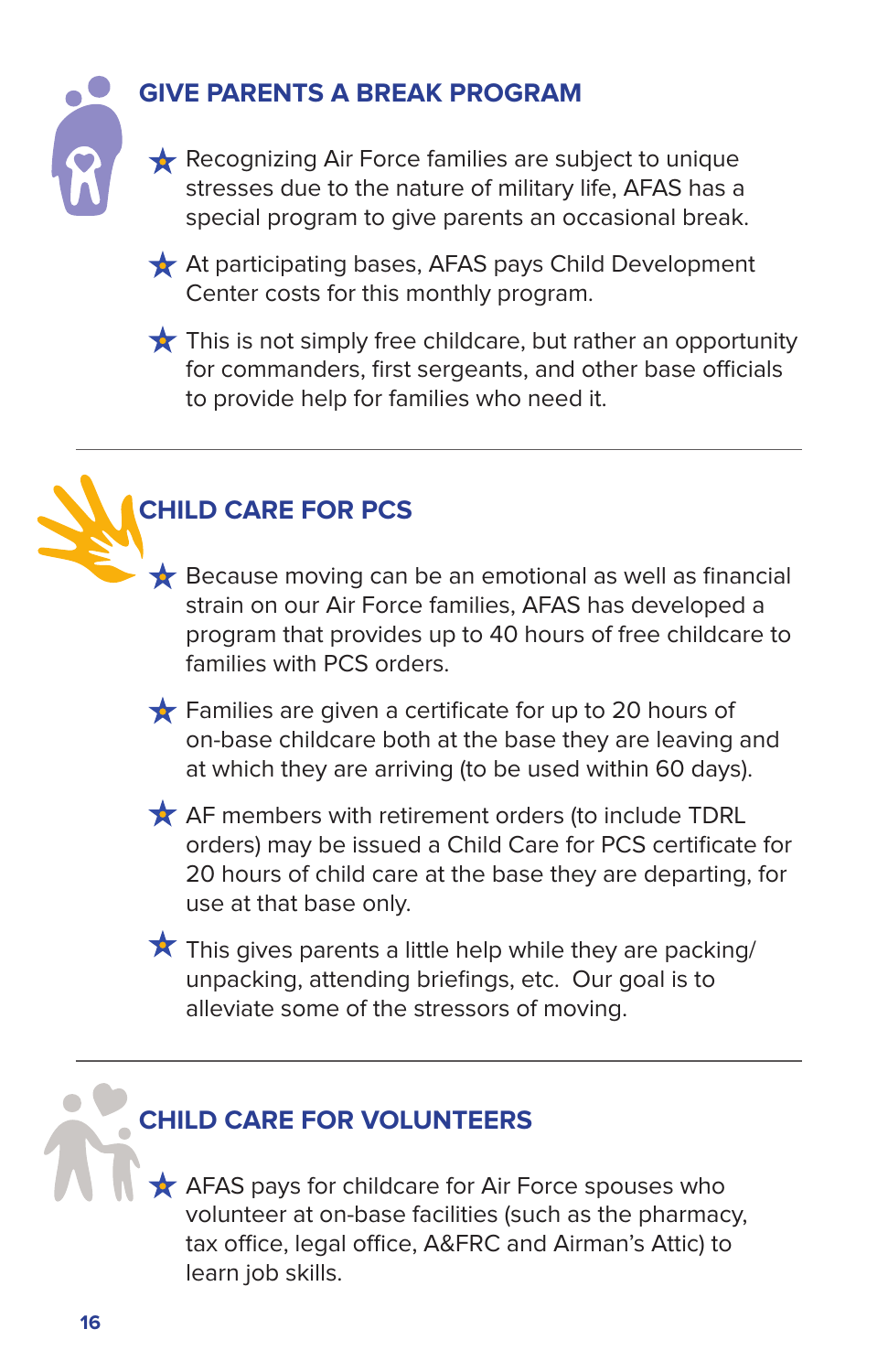$\bigstar$  This program was designed to benefit the base as well as the individual. AFAS pays on-base child care costs typically in Family Child Care homes.

 $\bigstar$  Certified Family Child Care providers also benefit from this program as it generates revenue for these Air Force families.

 $\star$  Key Spouses may receive up to 12 hours of child care (per child) while undergoing initial training required for Key Spouses.

# **CAR CARE BECAUSE WE CARE**

 $\bigstar$  AFAS developed this program to provide a free oil change to spouses of Air Force service members who are deployed 30 days or more or who are assigned to a one-year remote tour. The goal of this program is two-fold. First, minimize the stress on both the spouse and service member during a deployment. Second, introduce the spouse to the Airman & Family Readiness Center and its programs and valuable resources that the family may not have known were available.

 $\bigstar$  First term Airmen (E-4 and below) at their first duty station may be eligible for this program by meeting one-on-one with a PFR counselor.

## **SPOUSE EMPLOYMENT PROGRAM**



- $\bigstar$  This program is available at selected bases and provides entry-level employment training (i.e. word processing, administrative support) to spouses of active duty Air Force members.
- $\star$  The goal is to assist spouses in securing immediate employment thereby improving financial stability.
- $\bigstar$  Training is normally short term (4-6 weeks), taught on base, and in partnership with a local community college.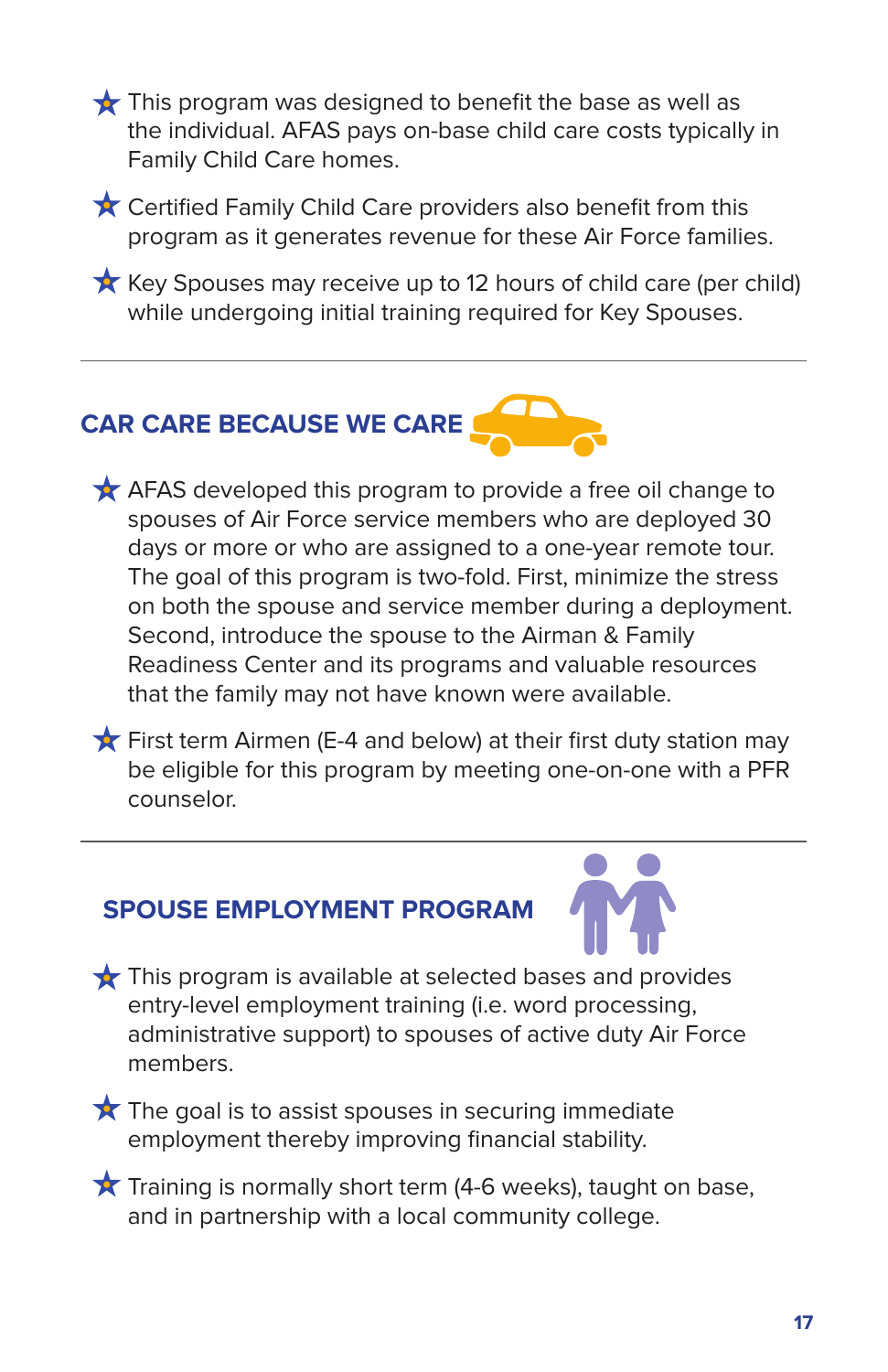# EDUCATION **ASSISTANCE PROGRAMS**

#### **GENERAL HENRY H. ARNOLD EDUCATION GRANT PROGRAM**

The General Henry H. Arnold Education Grant program is the centerpiece of AFAS education support. The application process for the Arnold Education Grant serves as the platform for other key education support opportunities at the Society. The Arnold Education Grant is competitive in its needs-based selection criteria and is uniquely tailored to recognize the proper weighing of family income and education costs. Grants ranging from \$500 to \$4,000 are awarded to eligible Air Force dependents each year. The specific amount awarded correlates to a student's particular level of financial need. A unique feature to this program – each grant awarded carries the name of an individual or organization exemplifying service to the USAF, and that biographical information is sent to each grant recipient.

#### **Grant Eligibility Requirements**

- ★ Dependent child of active duty, Title 10 AGR/Reservist on extended active duty, Title 32 AGR performing full-time active duty, retired or deceased Air Force member.
- Spouse of active duty Air Force member or Title 10 AGR/ Reservist on extended active duty.
- Surviving spouse of active duty or retired Air Force member.
- $\bigstar$  Enrolled in a post-secondary institution as an undergraduate student, Freshman – Senior.

**Enrolled as a full-time student.** 

Minimum GPA of a 2.0 on a 4.0 scale.

Grant application is available on the AFAS website at www.afas.org starting in January and running through April of each year.

**MERIT SCHOLARSHIP** – Incoming freshman with top GPAs as verified through the Arnold Education Grant application will be contacted directly by AFAS in June to compete for these \$5,000 merit-based scholarships. A minimum of 10 scholarships are awarded annually.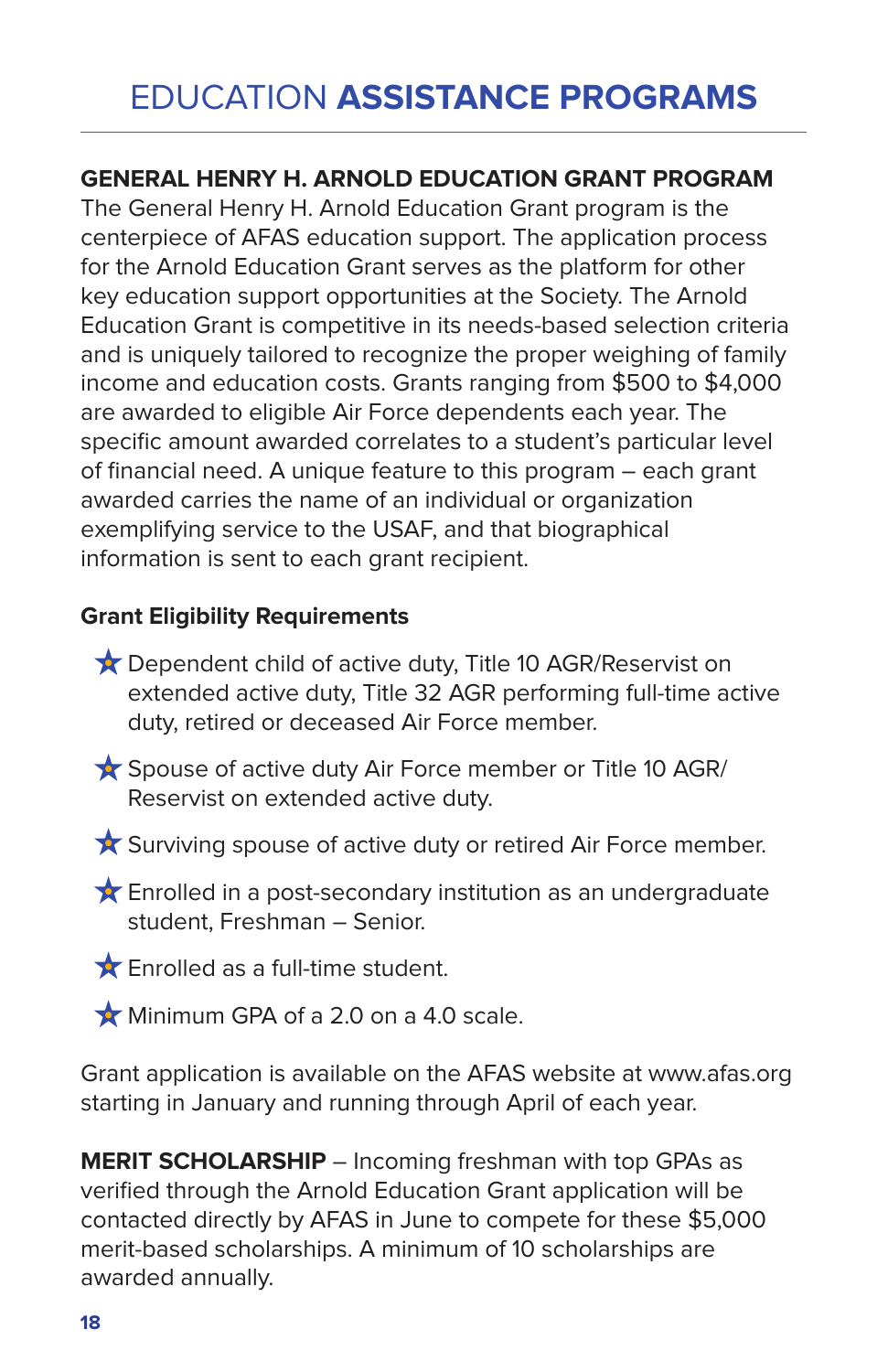**SUPPLEMENTAL LOAN PROGRAM** – AFAS provides the loan applications in August to eligible applicants identified through the Arnold Education Grant Program, regardless of whether they have sufficient financial need to receive the Arnold Grant. Sponsoring members may request up to \$1,000 per eligible student to reimburse out-of-pocket education expenses. Repayment is by allotment over a 10-month period.

# HOW YOU CAN **HELP**

- Know your local AFAS section representative and be willing to run telephone interference for your people who need expedient help.
- **K** Know who runs Personal Financial Readiness (PFR) at your base and be familiar with the services available to you and your people.
- Look for opportunities to publicize the existence of AFAS and its programs.
	- Reminders at Commander's Call
	- Print and social media
	- Guest articles in base newspaper or website telling success stories of how AFAS helped your people
	- Display information flyers in work areas
- ★ Continue to provide practical routine counseling on local "debt traps" and the importance of sound personal money management… to include a word of caution on how the misuse of credit and wasteful use of advance pay can be the start of big money problems.

Make sure there is after-hours AFAS support that meets the needs of your personnel in emergencies.

Fully support the Air Force Assistance Fund (AFAF) project officer every year to ensure every Airman in your unit is approached about contributing.